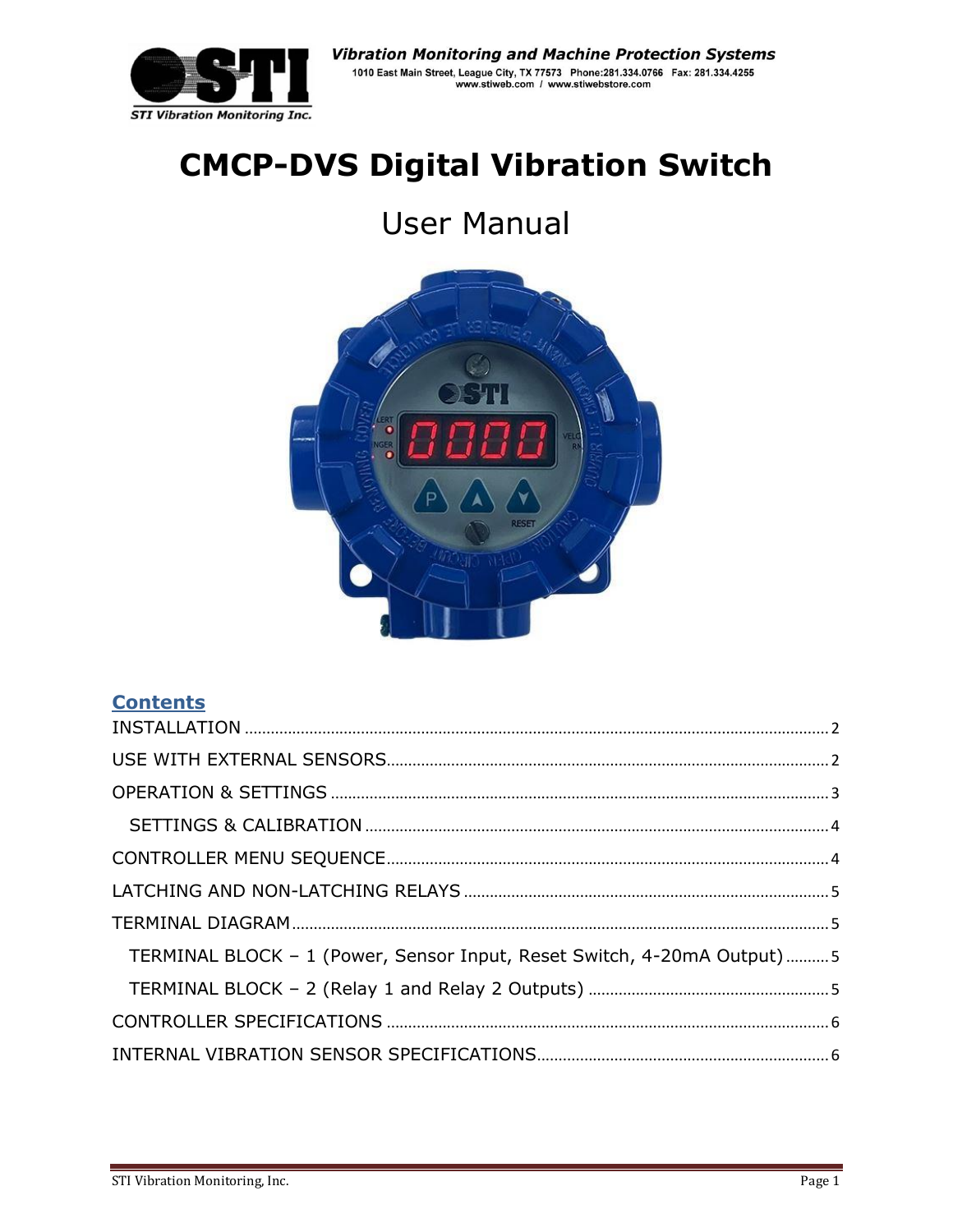## <span id="page-1-0"></span>**INSTALLATION**

All interconnections to the instrument should be made with strong multi-strand wire between 20 to 18AWG. The ends of the wires should be properly ferruled and suitable lugs must be used for effective termination.

The cables carrying the input signal should be routed separately and properly isolated from any power line cables in the vicinity, to prevent any electromagnetic interference in the input signal readings from the mains power line. Use of shielded twisted pair cable is recommended for input signals. The shield must be connected to Earth only at the instrument end. The Relay contacts are potential free and any desired voltage may be used in conjunction with the same.

The CMCP-DVS housing is mounted using the four-hole mounting pattern as shown below. The housing should be mounted flush to the surface and secured using course thread bolts and a medium strength thread locker. Pay special attention to the direction of sensitivity of the internal sensor, if used.







#### <span id="page-1-1"></span>**USE WITH EXTERNAL SENSORS**

The CMCP-DVS Controller can accept an input from any 4-20mA transducer. STI carries a wide variety of 4-20mA output sensors which can be used in conjunction with the CMCP-DVS controller. External sensors may be required to measure in area where the CMCP-DVS housing may not fit due to size constrictions.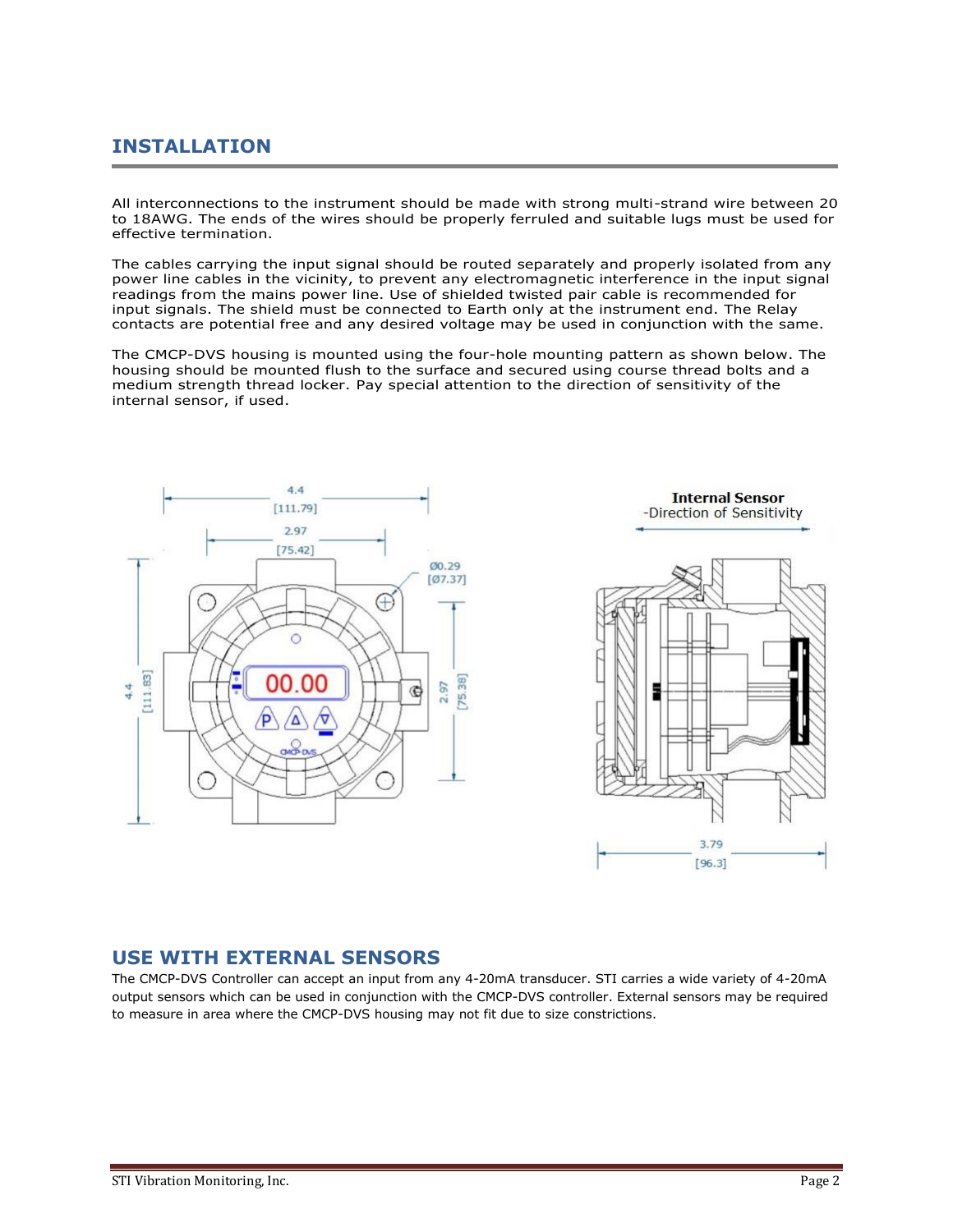### <span id="page-2-0"></span>**OPERATION & SETTINGS**

The front panel of the CMCP-DVS controller is as shown below:



The CMCP-DVS controller has a four-digit display window on the front panel for indicating the vibration value Further, two LED indications show the over-range status of the two control Relays. The controller accepts a 4-20mA input from the vibration sensor installed either internally or externally to the CMCP-DVS housing. The controller must be setup to match the full-scale range of the 4-20mA sensor.

| <b>PROG</b><br>Р | The PROG or PROGRAM key is the central coordinating key to access the settings of<br>the controller. Pressing this Key allows the operator to sequentially view, change<br>and save the parameters, such as Zero and Span settings, Decimal position, Relay<br>Set-points and Time delays.                                                                     |
|------------------|----------------------------------------------------------------------------------------------------------------------------------------------------------------------------------------------------------------------------------------------------------------------------------------------------------------------------------------------------------------|
| <b>INIC</b>      | The INC or Incrementing key allows the operator to select the numeral in the digit<br>being set on an increasing scale. The digit will sequentially display 0, 1, 29 on<br>each pressing of the INC key. This may be used to set the Zero/Span of the display<br>and Set-points of the Relays. The incrementing speed increases if the key is kept<br>pressed. |
| <b>DEC</b>       | The DEC or Decrementing key allows the operator to select the numeral in the digit<br>being set on a decreasing scale. The digit will sequentially display 9, 8, 71 on<br>each pressing of the DEC key. This may be used to set the Zero/Span of the display<br>and Set-points of the Relays. The decrementing speed increases if the key is kept<br>pressed.  |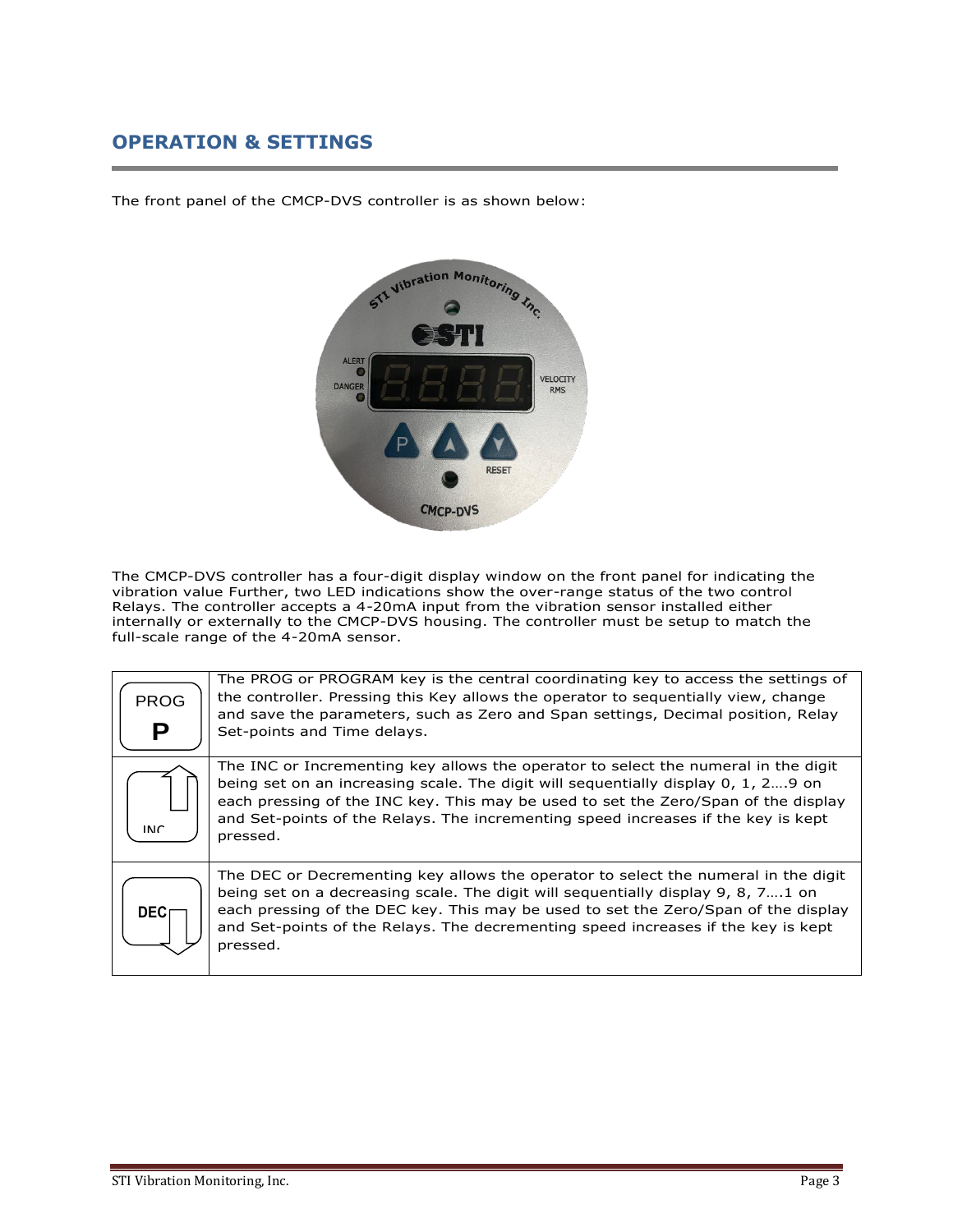#### <span id="page-3-0"></span>**SETTINGS & CALIBRATION**

<span id="page-3-1"></span>The following is the sequence for the CMCP-DVS controller menu. The Controller may be calibrated at any time to match the calibration of the sensor. The sensor is epoxy encapsulated and cannot be calibrated.

### **CONTROLLER MENU SEQUENCE**

| <b>KEY</b><br><b>PRESSED</b> | <b>INITIAL</b><br><b>DISPLAY</b> | <b>ALTERNATING</b><br><b>DISPLAY</b> | <b>FUNCTION</b>                                                                                                                                                                                                                                                     |
|------------------------------|----------------------------------|--------------------------------------|---------------------------------------------------------------------------------------------------------------------------------------------------------------------------------------------------------------------------------------------------------------------|
| (POWER<br>ON)                | 0000                             |                                      | Initialization of internal controller and<br>Lamp Test (self-diagnostics).                                                                                                                                                                                          |
| $\overline{\phantom{a}}$     | LO                               |                                      | If Input Signal is below 2 mA or is not connected.<br>A signal of 2mA or less indicates a sensor fault.                                                                                                                                                             |
| $\overline{\phantom{a}}$     | HI                               |                                      | If Input Signal is above 22 mA.<br>A signal of 22mA or more indicates the sensor is not<br>connected.                                                                                                                                                               |
| <b>PROG</b><br>Р             | <b>PASS</b>                      | 0000                                 | Use Increment $(A)$ or decrement $(v)$ key to set Password.<br>Factory Default Password is "1".                                                                                                                                                                     |
| <b>PROG</b><br>Р             | dP                               | 0000                                 | Set the DECIMAL POSITION.<br>[Options are: 1000,100.0,10.00, 1.000]<br>For English units, the decimal position should be 100.0<br>For Metric units, the decimal position should be 10.00                                                                            |
| <b>PROG</b><br>Р             | r nGL                            | 0000                                 | RANGE LOW setting: The Zero range for the process being<br>measured may be set using $\land$ and $\lor$ keys.<br>The default range must be set for 0000.                                                                                                            |
| <b>PROG</b><br>Р             | r nGH                            | 1000                                 | RANGE HIGH setting: The Full Scale range setting for the<br>process being measured may be set using A and V keys from<br>0000 to 9999<br>The Range High setting must match the full scale range of the<br>sensor being used. Refer to Part ID for more information. |
| <b>PROG</b><br>P             | SEt1                             | 0500                                 | The SET-POINT "Set1" for Relay-1 is displayed alternately with<br>the factory preset value.<br>Set 1 is the Alert Relay value.                                                                                                                                      |
| <b>PROG</b><br>Р             | HyS1                             | 0000                                 | The HYSTERESIS value for Relay-1 can be set using Increment<br>$(A)$ and Decrement $(V)$ keys from 0000 to 9999.<br>Factory default is 0003.                                                                                                                        |
| <b>PROG</b><br>Р             | rdL1                             | 0005                                 | RELAY 1 TIME DELAY: This is the delay time in seconds to<br>activate Relay 1. It can be set from 00 to 99 seconds by using<br>Increment $(A)$ and Decrement $(v)$ keys.<br>Factory default is 3 Seconds.                                                            |
| <b>PROG</b><br>P             | LAt1                             | <b>yES</b>                           | This is the LATCHING function for Relay-1.<br>[Options are "yES or "nO"]<br>Factory default setting is No                                                                                                                                                           |
| <b>PROG</b><br>Р             | LOG1                             | HI                                   | The CONTROL LOGIC for Relay-1.<br>Factory Default is Hi                                                                                                                                                                                                             |
| <b>PROG</b><br>Р             | Set2                             | 0800                                 | The SET-POINT "Set2" for Relay-2 is displayed alternately with<br>the factory preset value.<br>Set 2 is the Danger Relay value.                                                                                                                                     |
| <b>PROG</b><br>P             | HyS2                             | 000.5                                | The HYSTERESIS value for Relay-2 can be set using Increment<br>$(A)$ and Decrement $(V)$ keys from 0000 to 9999.<br><b>Eactory default is 0003.</b>                                                                                                                 |
| <b>PROG</b><br>Р             | rdL2                             | 0005                                 | RELAY 2 TIME DELAY: This is the delay time in seconds to<br>activate Relay 1. It can be set from 00 to 99 seconds by using<br>Increment $(A)$ and Decrement $(v)$ keys.<br>Factory default is 3 Seconds.                                                            |
| <b>PROG</b><br>P             | LAt <sub>2</sub>                 | <b>yES</b>                           | This is the LATCHING function for Relay-2.<br>[Options are "yES or "nO"]<br>Factory default setting is No                                                                                                                                                           |
| <b>PROG</b><br>Р             | LOG <sub>2</sub>                 | ΗI                                   | The CONTROL LOGIC for Relay-2.<br><b>Factory Default is Hi</b>                                                                                                                                                                                                      |
| <b>PROG</b><br>P             | (process)<br>value)              |                                      | (if Input Signal is connected)                                                                                                                                                                                                                                      |
|                              |                                  |                                      | <b>End of Menu</b>                                                                                                                                                                                                                                                  |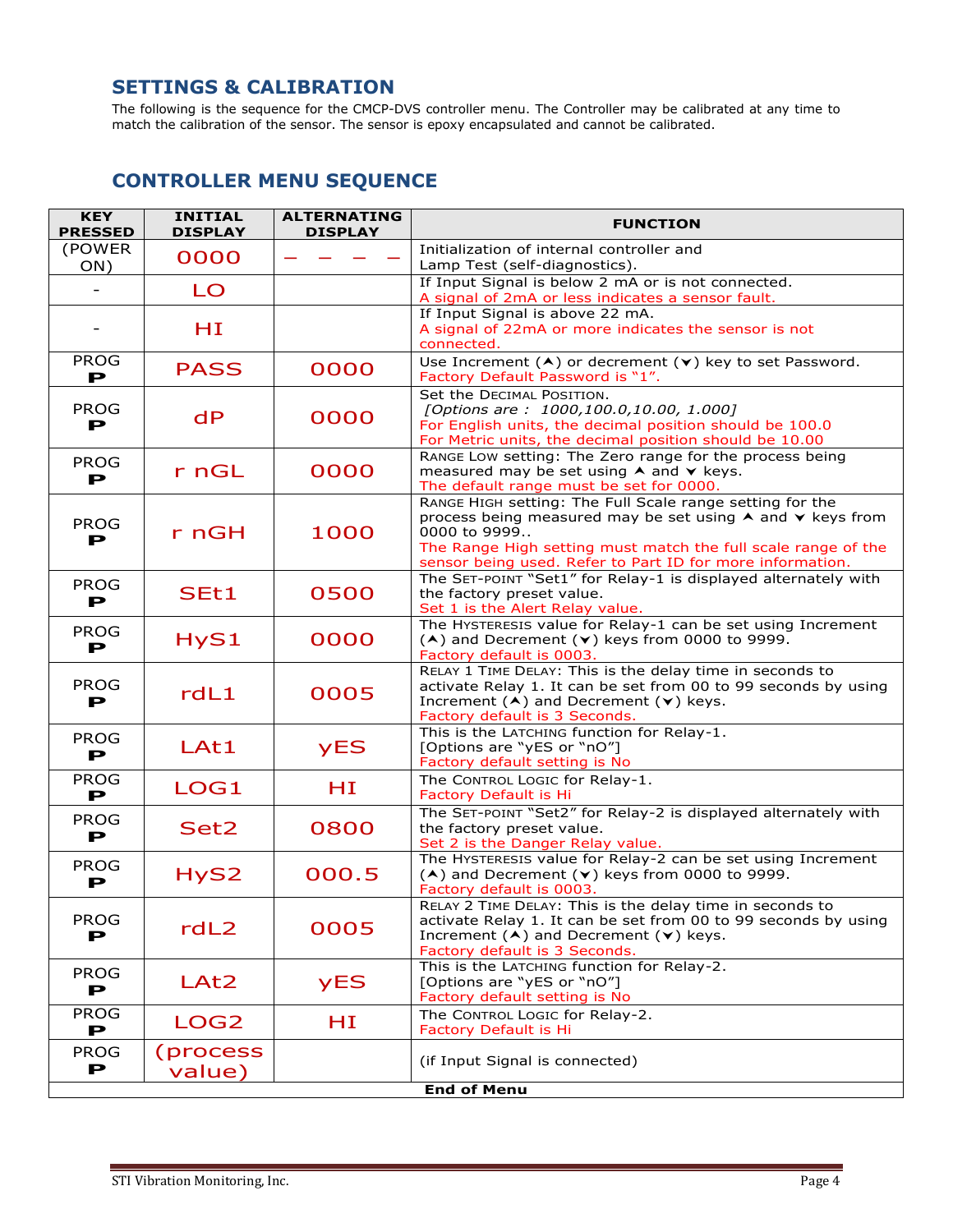#### <span id="page-4-0"></span>**LATCHING AND NON-LATCHING RELAYS**

In Latching function, the relays will energize and stay latched with blinking LED indication when its set point is crossed. The relays will not reset to normal even when the process value regains normalcy.

It will de-energize after getting Reset command from either the front panel button or optional external reset switch. The internal reset button needs to be pressed for 2 seconds to reset the Relays.

#### <span id="page-4-1"></span>**TERMINAL DIAGRAM**

#### **FRONT-VIEW REAR-VIEW**







<span id="page-4-2"></span>**TERMINAL BLOCK – 1 (Power, Sensor Input, Reset Switch, 4-20mA Output)**

#### <span id="page-4-3"></span>**TERMINAL BLOCK – 2 (Relay 1 and Relay 2 Outputs)**

|           | I/P           | Sensor 4-20mA Loop Return                              |
|-----------|---------------|--------------------------------------------------------|
|           | 24 V          | +24VDC to Sensor                                       |
| <b>SM</b> | SW            | <b>External Reset Switch +</b>                         |
|           | to 20mA O/P   | 4-20 $mA$ Output +                                     |
| $W-1$     | 4             | 4-20mA Output -<br><b>Shared with External Reset -</b> |
| п         |               | 0V                                                     |
|           | <b>24 VDC</b> | <b>24VDC Power Input</b>                               |

| Relay 1 (Alert)<br><b>Normally Closed</b>       | $\overline{6}$ |         |
|-------------------------------------------------|----------------|---------|
| <b>Relay 1 (Alert)</b><br>Common                | O              | Relay-1 |
| Relay 1 (Alert)<br><b>Normally Open</b>         | $\overline{6}$ |         |
| Relay 2 (Danger)<br><b>Normally Closed</b>      | $\overline{6}$ |         |
| <b>Relay 2 (Danger)</b><br>Common               | C              | Relay-2 |
| <b>Relay 2 (Danger)</b><br><b>Normally Open</b> | $\overline{6}$ |         |